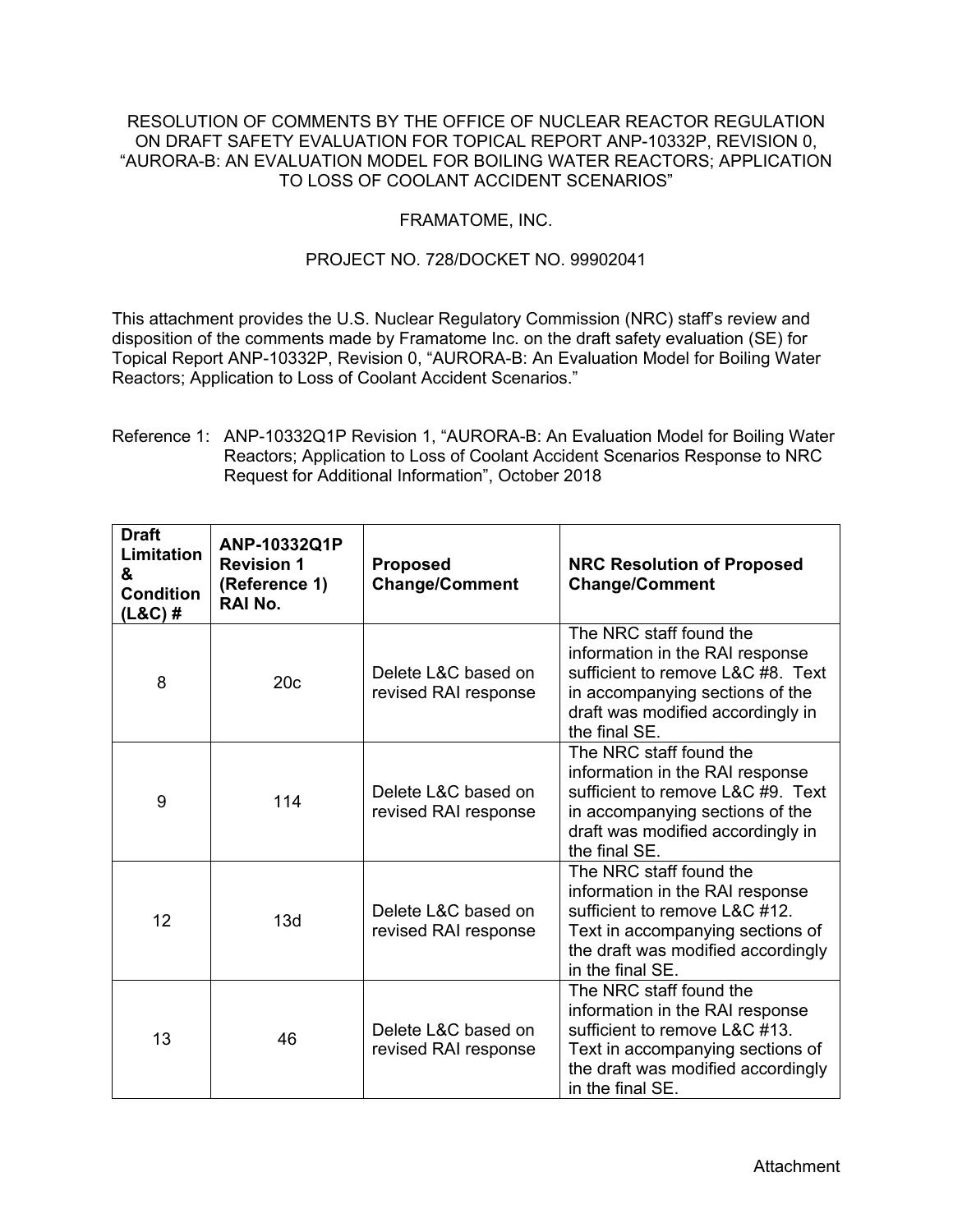| <b>Draft</b><br>Limitation<br>&<br><b>Condition</b><br>$(L&C)$ # | ANP-10332Q1P<br><b>Revision 1</b><br>(Reference 1)<br>RAI No. | <b>Proposed</b><br><b>Change/Comment</b>    | <b>NRC Resolution of Proposed</b><br><b>Change/Comment</b>                                                                                                                                |
|------------------------------------------------------------------|---------------------------------------------------------------|---------------------------------------------|-------------------------------------------------------------------------------------------------------------------------------------------------------------------------------------------|
| 16                                                               | 13 <sub>c</sub>                                               | Delete L&C based on<br>revised RAI response | The NRC staff found the<br>information in the RAI response<br>sufficient to remove L&C #16.<br>Text in accompanying sections of<br>the draft was modified accordingly<br>in the final SE. |
| 17                                                               | 110b                                                          | Delete L&C based on<br>revised RAI response | The NRC staff found the<br>information in the RAI response<br>sufficient to remove L&C #17.<br>Text in accompanying sections of<br>the draft was modified accordingly<br>in the final SE. |
| 22                                                               | 29e                                                           | Delete L&C based on<br>revised RAI response | The NRC staff found the<br>information in the RAI response<br>sufficient to remove L&C #22.<br>Text in accompanying sections of<br>the draft was modified accordingly<br>in the final SE. |
| 23                                                               | 33f                                                           | Delete L&C based on<br>revised RAI response | The NRC staff found the<br>information in the RAI response<br>sufficient to remove L&C #23.<br>Text in accompanying sections of<br>the draft was modified accordingly<br>in the final SE. |
| 24                                                               | 35                                                            | Delete L&C based on<br>revised RAI response | The NRC staff found the<br>information in the RAI response<br>sufficient to remove L&C #24.<br>Text in accompanying sections of<br>the draft was modified accordingly<br>in the final SE. |
| 25                                                               | 29a                                                           | Delete L&C based on<br>revised RAI response | The NRC staff found the<br>information in the RAI response<br>sufficient to remove L&C #25.<br>Text in accompanying sections of<br>the draft was modified accordingly<br>in the final SE. |
| 26                                                               | 29 <sub>b</sub>                                               | Delete L&C based on<br>revised RAI response | The NRC staff found the<br>information in the RAI response<br>sufficient to remove L&C #26.<br>Text in accompanying sections of<br>the draft was modified accordingly<br>in the final SE. |